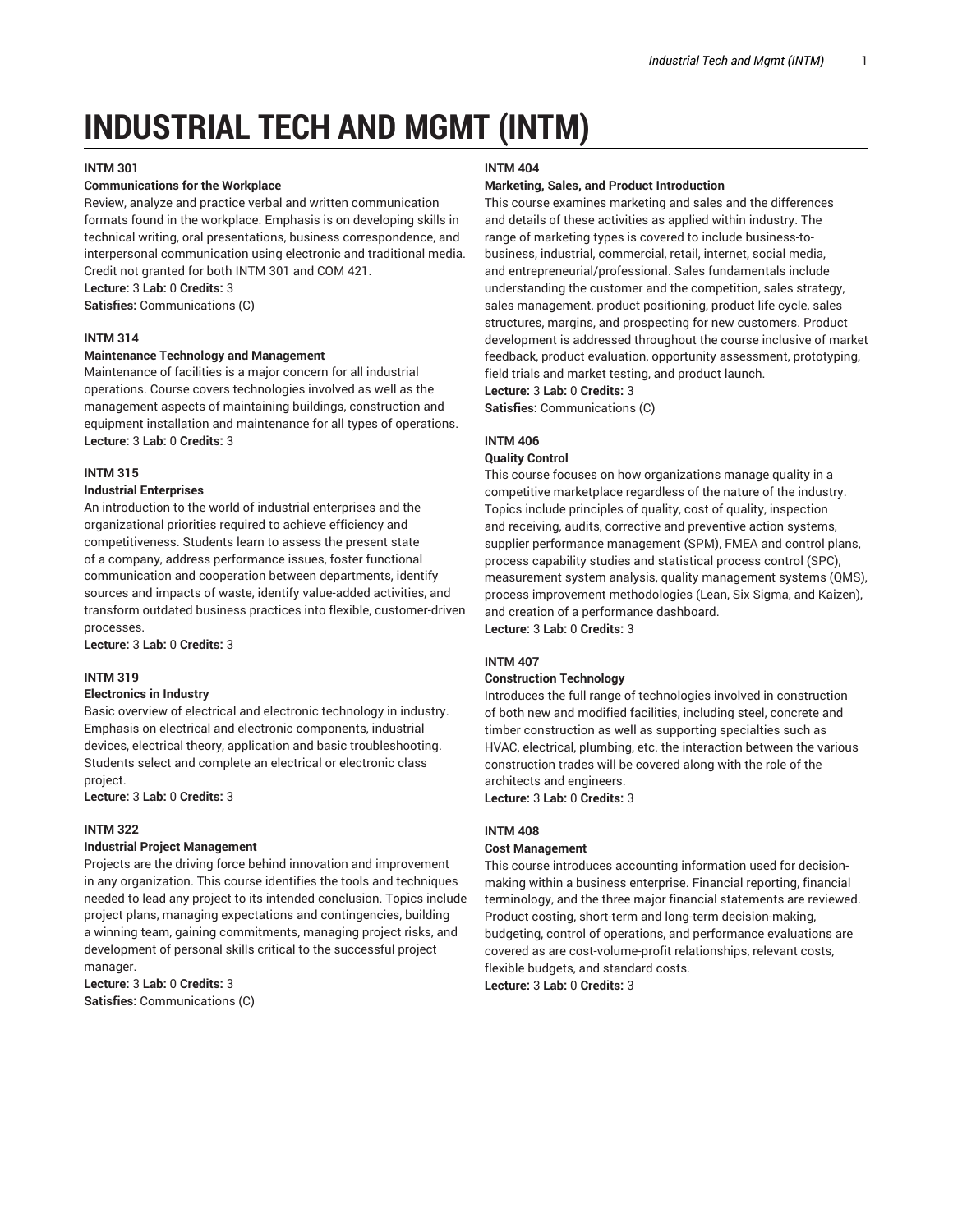#### **Inventory Control**

Fundamentals of inventory control including inventory classifications, i.e. raw materials, work-in-process (WIP), and finished goods. Topics include inventory record keeping, inventory turnover, the 80/20 (or ABC) approach, safety stock, forecasting, dependent and independent demand, lead times, excess/obsolete inventory, and inventory controls. Material Resource Planning (MRP) and Enterprise Resource Planning (ERP) are included. **Lecture:** 3 **Lab:** 0 **Credits:** 3

**Satisfies:** Communications (C)

#### **INTM 410**

## **Operations Management**

Focuses on core processes within an organization -- the activities that add value. An operations strategy depends on the industrial sector as well as the organization. This course introduces a variety of qualitative and quantitative tools for such activities as project management, process analysis, job design, forecasting, resource planning, productivity, quality, inventory, and scheduling. The objective of this course is to provide the framework for integrating approaches covered in other INTM courses.

**Lecture:** 3 **Lab:** 0 **Credits:** 3 **Satisfies:** Communications (C)

## **INTM 411**

#### **Functional Facilities Management**

Covers key activities in facilities management, the role and responsibilities of the facilities manager, and the functional aspects of management and maintenance activities by building type (commercial, high rise, hotels, hospital, data center). Budgeting, strategic planning, and coordination of capital and operating projects; inspection, repair, and renovation of equipment and buildings in accordance with health and safety standards; managing internal staffing, external contractors, insurance and control activities (parking, waste disposal, building security, etc.). Information systems, real estate management, sustainability issues and emergency preparedness also covered. **Lecture:** 3 **Lab:** 0 **Credits:** 3

#### **INTM 412**

## **Manufacturing Processes for Metals and Mechanical Systems**

A broad range of manufacturing processes are studied including casting, forging, rolling, sheet metal processing, machining, joining, and non-traditional methods such as powder, EDM, and additive processes. Particular attention on interrelationships between manufacturing processes and properties developed in the work piece, both intended and unintended. Economic considerations and tradeoffs as well as computer-integrated manufacturing topics are also covered.

**Lecture:** 3 **Lab:** 0 **Credits:** 3

## **INTM 413**

## **Contract Administration for Construction Projects**

This course covers fundamentals of project administration and characteristics of the construction industry. Pre-construction discussion includes technical and economic feasibility, project delivery systems, documents, bonding, and bidding. Duties and liabilities of parties at pre-contract stage and during contract administration to include scheduling and time extensions, payments, retainage, substantial and final completion, change orders, suspension of work, contract termination, and dispute resolution. Labor law, labor relations, safety, and general management of a construction company.

**Lecture:** 3 **Lab:** 0 **Credits:** 3

## **INTM 414**

#### **Topics in Industry**

Provides overview of multiple industrial sectors and the influences that are forcing change. All aspects of industry are considered: history of industry; inventory; supply chain; e-commerce; management; manufacturing; industrial facilities; resource management; electronics and chemical industries; alternate energies; marketing; entrepreneurship; computers as tools; and other specialty areas.

**Lecture:** 3 **Lab:** 0 **Credits:** 3

**Satisfies:** Communications (C)

## **INTM 415**

#### **Advanced Project Management**

This course covers project management in the PMP framework and provides a structured approach to managing projects using Microsoft Project and Excel. Coverage includes creation of key project management charts (Gantt, Pert, CPM, timelines and resource utilization), basic statistics used in estimating task times, critical path generation in Excel and Project, project cost justification in Excel, SPC and acceptance sampling for machine acceptance, project analysis via simulation, and management of personnel, teams, subcontractors and vendors. Case studies are utilized to demonstrate core concepts and dynamic scheduling. **Lecture:** 3 **Lab:** 0 **Credits:** 3

## **INTM 416**

#### **Integrated Facilities Management**

Integrated Facilities Management involves understanding processes and tools needed to successfully manage building systems, functions, and personnel in any type of building, complex of buildings, or physical environment. Course covers topics in facilities management ranging from routine maintenance to complex systems interactions and financial decisions. Students learn to assess issues of safety, human comfort, sustainable use of resources, building and infrastructure life cycles, and company objectives and develop solutions based on studying real problems in facilities management organizations.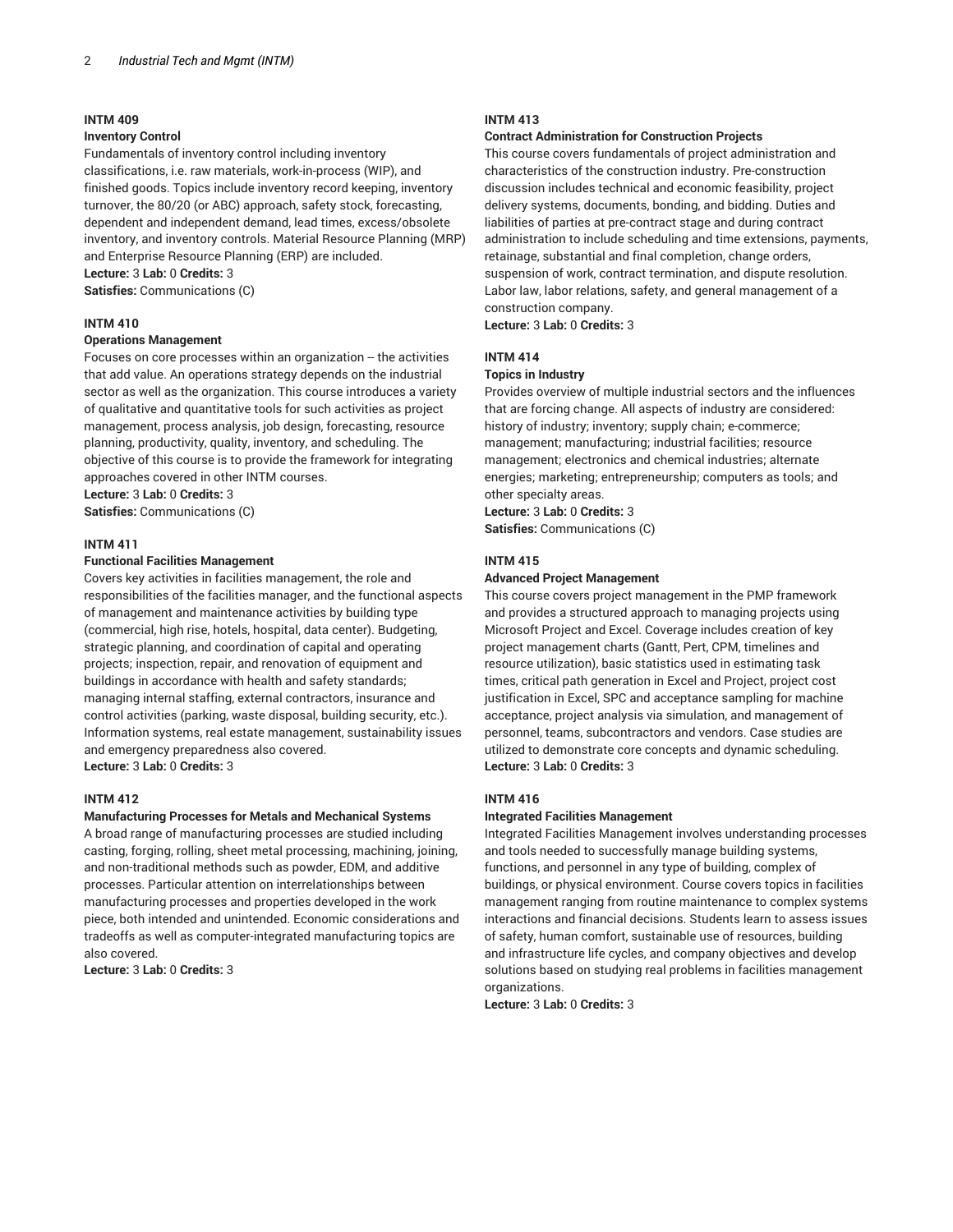## **Construction Estimating**

General approaches for estimating construction costs are covered. Several commercially available software packages are introduced. Emphasis is on acquiring the knowledge required to develop cost estimates for construction, renovation and maintenance projects for buildings, facilities and equipment.

**Lecture:** 3 **Lab:** 0 **Credits:** 3

## **INTM 418**

## **Industrial Risk Management**

Each year, industrial companies are affected by critical incidents which cause disruption in operations and significant monetary losses due to repairs and/or lost revenue. Whether it is a small fire, an extended electrical outage or an incident of a more serious magnitude, all company stakeholders - from the board of directors to the employees to the customers - are impacted. The key to understanding the complexities of industrial resiliency lies in focusing on the issues of preparedness: prevention, mitigation, and control. This course is designed to prepare the student for managing a critical incident, including understanding risk and business impact, emergency preparedness, contingency planning and damage control.

**Lecture:** 3 **Lab:** 0 **Credits:** 3

## **INTM 420**

## **Applied Strategies for the Competitive Enterprise**

Course covers the application of proven management principles and operational practices. Learn how high performance companies create a competitive advantage despite economic challenges and a transitional customer base. Factors covered include strategy deployment, financial analysis, new product development, quality, customer service, and attaining market leadership. Case studies illustrate variable impacts on business situations. **Lecture:** 3 **Lab:** 0 **Credits:** 3

#### **INTM 423**

#### **Sustainable Facilities Operations**

Maintaining and managing buildings and facilities is a challenging, multifaceted occupation. Facilities are becoming smarter and greener as the goals of energy conservation and occupant comfort have shifted to include environmental responsibility. This course examines facility operations and management (O&M) related to sustainability and green technology, with an emphasis on the U.S. Green Building Council's (USGBC) Leadership in Energy and Environmental Design (LEED) requirements, rating system, and the process for properties to apply for certification as a resourceefficient operation.

**Lecture:** 3 **Lab:** 0 **Credits:** 3

#### **INTM 425**

#### **Human Resource Management**

This course will introduce students to key aspects of HR management, including legal requirements for all normal HR activities as well as techniques for dealing with employees when hiring, evaluating, promoting and terminating. **Lecture:** 3 **Lab:** 0 **Credits:** 3 **Satisfies:** Communications (C)

#### **INTM 427**

#### **E-Commerce in Marketing and Supply Chain Networks**

This course covers electronic commerce and its applications in industrial organizations. Topics covered include the role of ecommerce in a firm's business operations and competitiveness, ecommerce infrastructure technologies, e-commerce applications in product development and marketing, and effective use of e-commerce in supply chain management and collaboration. Innovations in business models, marketing strategies and supply chain processes driven by web-enabled applications are included. Social and ethical challenges posed by the widespread adoption of e-commerce will also be studied. **Lecture:** 3 **Lab:** 0 **Credits:** 3

**Satisfies:** Communications (C)

# **INTM 430**

## **Transportation**

This course covers transportation practices and strategies for the 21st century. The role and importance of transportation in the economy and its relationship to the supply chain will be covered in detail. Transportation modes - trucks, rail, air, and water - will be examined for both domestic and global transportation. Costing and pricing strategies and issues will be discussed as well as security issues in domestic and international transportation. **Lecture:** 3 **Lab:** 0 **Credits:** 3

#### **INTM 431**

#### **Manufacturing Processes for Electronics and Electrical Systems**

The materials used in Electronic and Electrical (E&E) manufacturing will be reviewed including materials and components that are used to produce chips, PCBs, and wiring systems. Focus will be on the processes for producing the range of parts and products included in this broad sector. Automation for producing parts and assemblies will be covered. Techniques covered will include surface-mounted technology (SMT), wave soldering, automation insertion, automated inspection, etc. The industrial structure that makes up this sector of manufacturing will be covered.

**Lecture:** 3 **Lab:** 0 **Credits:** 3

## **INTM 432**

#### **Sales and Operations Planning**

This course covers sales and operations planning (S&OP) processes, objectives, and procedures utilized by leading global supply chain companies. Key elements of the S&OP process are explained, including demand plans, forecasts, and capacity plans. Students also learn how to develop, maintain, and manage supplier relationships (SRM) and how companies use customer relationship management (CRM) tools to enhance business relationships. **Lecture:** 3 **Lab:** 0 **Credits:** 3

**Satisfies:** Communications (C)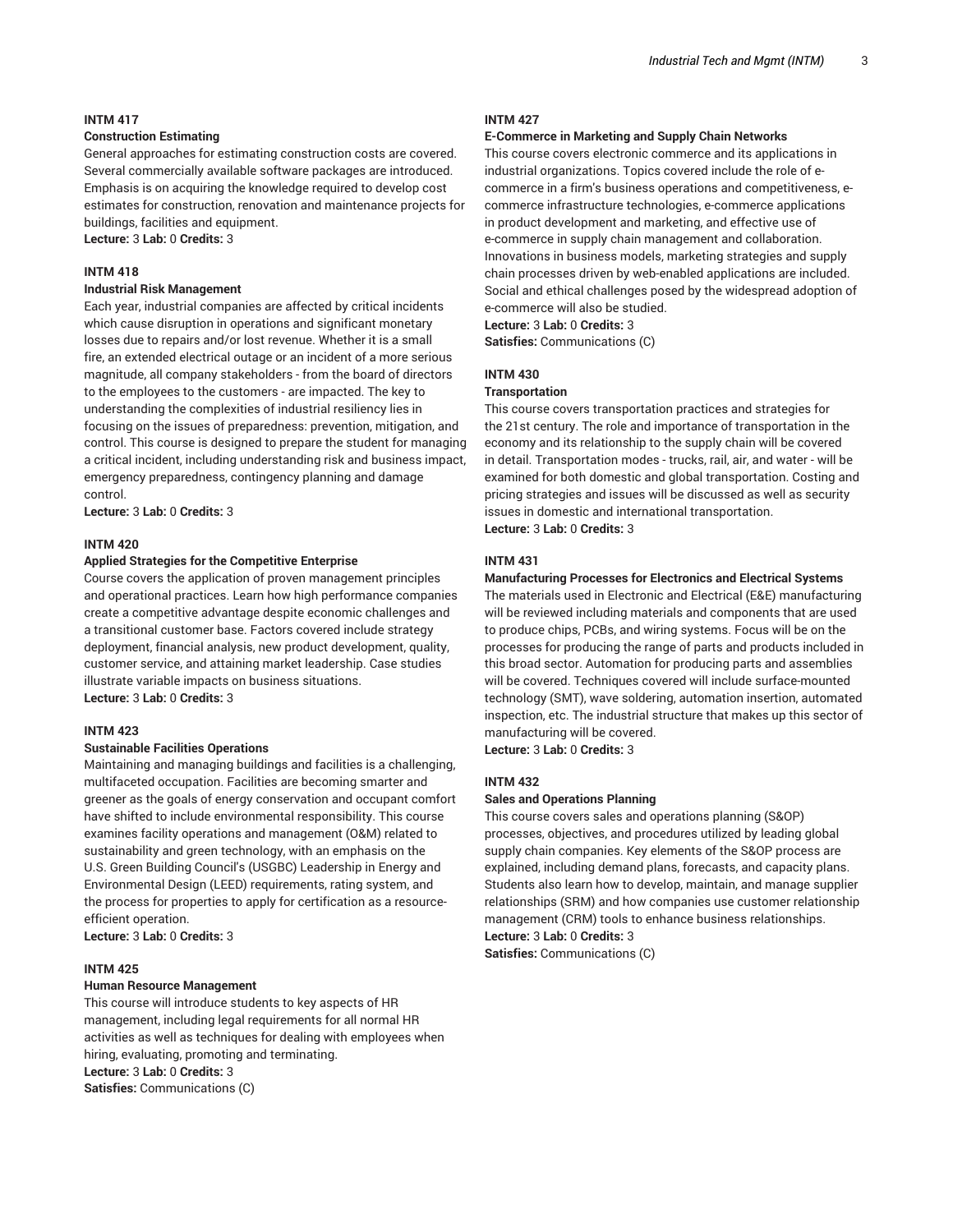## **Chemical Manufacturing Processes in Industry**

This course provides an overview of current and emerging chemical processes employed in the energy, food, drug, and plastics sectors. Current and future impacts of various manufacturing processes on society, environment, and sustainability are covered as are issues related to OSHA, EPA, FDA, USDA, and other regulatory systems. The various implications of recovery and reuse are explored as well as new non-polluting, zero-emissions processes and technologies. Students will gain an appreciable understanding of "how it's made"and the range of chemical processes and related technical challenges involved in manufacturing. A background in chemistry is not required.

**Lecture:** 3 **Lab:** 0 **Credits:** 3 **Satisfies:** Communications (C)

## **INTM 435**

## **Performance Management in Food Operations**

Creating an organization-wide culture of quality and performance is critical to managing the unique demands of a food processing company. Learn how to develop, manage, and improve food production processes, implement lean principles to eliminate waste and improve yields, and measure operational performance. Topics covered include budgeting and financial tools, introducing new food products and processes, Total Quality Management (TQM), evaluation and management of supply chain activities, and strategy deployment techniques.

**Lecture:** 3 **Lab:** 0 **Credits:** 3

#### **INTM 441**

## **Supply Chain Management**

This course covers the full range of activities involved in the supply chain. This includes management tools for optimizing of supply chains, relationships with other parts of the organization, in-house versus third party approaches, and suitable performance measurements. Topics covered include: Warehouse Management Systems (WMS), Transportation Management Systems (TMS), Advanced Planning and Scheduling Systems (APS), as well as cost benefit analysis to determine the most appropriate approach. **Lecture:** 3 **Lab:** 0 **Credits:** 3

**Satisfies:** Communications (C)

#### **INTM 442**

#### **Warehousing and Distribution**

This course covers warehouse layout and usage based on product requirements such as refrigeration, hazardous material, staging area, and value added activities. Processes covered include receiving, put-away, replenishment, picking and packing. The requirement for multiple trailer/rail cars loading and unloading is considered as well as equipment needed for loading, unloading, and storage. Computer systems for managing the operations are reviewed. Emphasis is on material handling from warehouse arrival through warehouse departure.

**Lecture:** 3 **Lab:** 0 **Credits:** 3

**Satisfies:** Communications (C)

# **INTM 443**

# **Purchasing**

Purchasing responsibilities, processes, and procedures are included. Topics covered include: supplier selection and administration, qualification of new suppliers, preparing purchase orders, negotiating price and delivery, strategic customer/vendor relationships, and resolution of problems. All aspects of Supplier Relation Management (SRM) are covered. **Lecture:** 3 **Lab:** 0 **Credits:** 3

**Satisfies:** Communications (C)

## **INTM 444**

#### **Export/Import**

Internationalization of industry requires special expertise and knowledge, which must be taken into consideration throughout all interactions with overseas companies either as customers or suppliers. Topics covered include custom clearance, bonded shipping, international shipping options, import financing and letters of credit, customer regulations, insurance, import duties and trade restrictions, exchange rates, and dealing with different cultures. **Lecture:** 3 **Lab:** 0 **Credits:** 3

**Satisfies:** Communications (C)

#### **INTM 446**

#### **Manufacturing and Logistics Information Systems**

Provides an overview of manufacturing, logistics and supply chain management (SCM) information systems and software packages, as well as practical tools and techniques for effective decision making. Emphasis on the importance of accurate and timely data, efficient business processes, and utilizing state-of-the-art information tools and technologies. Students gain hands-on experience using a modern ERP system to understand the features, functionality, and end-to-end dependencies of the core ERP modules used in an enterprise.

**Prerequisite(s):** INTM 441 **Lecture:** 3 **Lab:** 0 **Credits:** 3

## **INTM 449**

## **Telecommunications Over Data Networks**

This course covers a suite of application protocols known as Voice over IP (VoIP). It describes important protocols within that suite including RTP, SDP, MGCP and SIP, and the architecture of various VoIP installations including on-net to on-net, on-net to PSTN, and Inter-domain scenarios. The functions of the Network Elements that play significant roles in this architecture will be defined. Examples of network elements that are currently available as products will be examined.

**Prerequisite(s):** ITM 440 or ITM 540 **Lecture:** 3 **Lab:** 0 **Credits:** 3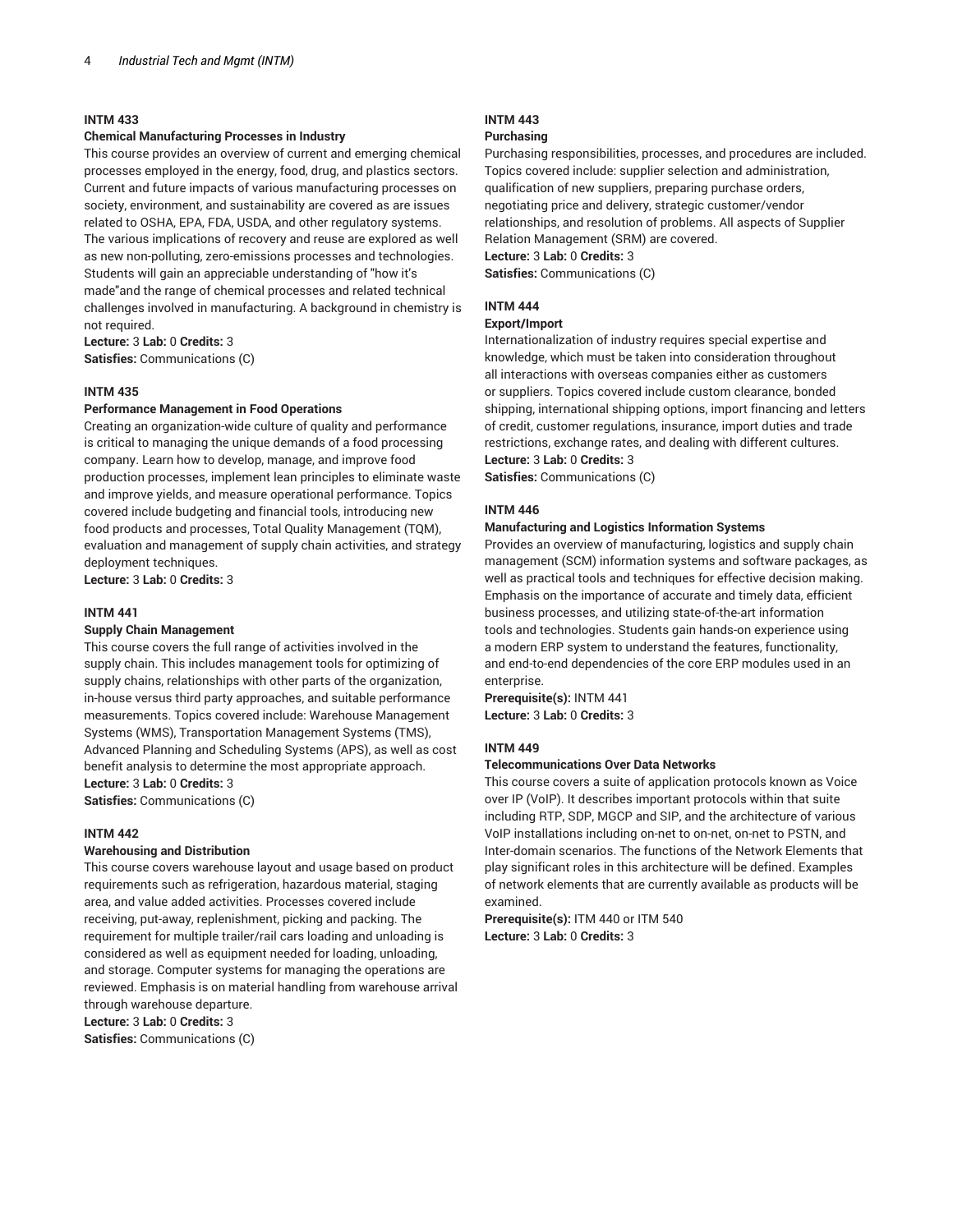#### **Issues in Industrial Sustainability**

Examines the concept of sustainability and its application in the industrial environment. Identifies underlying stresses on natural and human environments and the resultant problems for business and society including legal, ethical, and political issues related to sustainability. Global warming, peak oil, and commodity pricing are considered as indicators of the need for improvements in sustainability. Industrial ecology will be discussed as well as strategies for developing sustainable practices in manufacturing, power generation, construction, architecture, logistics, and environmental quality. Coverage includes case studies on businesses that have developed successful sustainability programs.

**Lecture:** 3 **Lab:** 0 **Credits:** 3

## **INTM 460**

## **Sustainability of Critical Materials**

This course explores the limitations in supply and the need for sustainable use of carbon and non-carbon-based materials such as oil, minerals, food, water, and other natural resources used by industry. Limitations in the global availability of such resources pose challenges to industry which will require careful consideration and planning to ensure continued prosperity for current and future generations. Course will cover strategies and options to mitigate anticipated shortages and optimize the use of non-renewable natural resources, review of fuel and raw material pricing, and cost/ benefit analysis of sustainable development proposals. Technical analyses will be presented during class discussions, but a technical background is not required.

**Lecture:** 3 **Lab:** 0 **Credits:** 3 **Satisfies:** Communications (C)

#### **INTM 461**

#### **Energy Options for Industry**

Carbon-based fuels are a limited resource and within decades will be in very short supply. Associated energy costs will increase and industry will be required to incorporate alternate fuels and/or power sources, such as uranium (for nuclear power), hydroelectric, geothermal, wind, wave, solar, etc. This course presents such energy options and explores the anticipated impact on industry. **Lecture:** 3 **Lab:** 0 **Credits:** 3

**Satisfies:** Communications (C)

#### **INTM 462**

#### **Special Topics in Sustainability**

This course allows the student to research and report on an industrial sustainability issue of interest and relevance to their career objectives. Topics may touch on industrial ecology, ethics, regulations, environment, resource use, alternative manufacturing methods, facilities, logistics, etc. This is the fourth course in a specialization in Industrial Sustainability. **Lecture:** 0 **Lab:** 3 **Credits:** 3

## **INTM 477**

## **Entrepreneurship in Industry**

Introduces various forms of entrepreneurship with emphasis towards industrial organizations. Provides helpful tools for developing and implementing significant "game-changing" actions to effect change within an existing organization or develop a new business venture. Students complete an opportunity assessment (OPASS) project wherein they identify, evaluate, and develop an approach for a "real-life" business and produce a formal report and presentation.

**Lecture:** 3 **Lab:** 0 **Credits:** 3 **Satisfies:** Communications (C)

#### **INTM 491**

**Undergraduate Research** Undergraduate research. **Credit:** Variable

#### **INTM 497**

**Special Projects INTM** Special projects. **Credit:** Variable

#### **INTM 498**

#### **Undergraduate Research Experience**

Team research experience; topic determined by supervising faculty. **Lecture:** 0 **Lab:** 6 **Credits:** 3

#### **INTM 502**

#### **Industrial Engineering Concepts and Applications**

Beginning with productivity and productivity improvement, students learn Industrial Engineering concepts and are trained to apply them to optimize engineering and operational tasks. Topics covered include time and motion studies, work measurement, ergonomics, value stream engineering, and value stream mapping. Data envelopment analysis and analytical hierarchy process are implemented, using Excel to optimize operations. Plant location selection and layout are covered. Students learn to optimize project selection using ROI and other metrics and execute projects using Microsoft Project. An open source ERP system is used to illustrate MRP and other planning functions. The application of statistical methods, including hypothesis testing, to improve performance is also covered.

**Lecture:** 3 **Lab:** 0 **Credits:** 3

#### **INTM 507**

#### **Construction Technology**

Introduces the full range of technologies involved in construction of both new and modified facilities, including steel, concrete and timber construction as well as supporting specialties such as HVAC, electrical, plumbing, etc. The interactions between the various construction trades will be covered along with the role of the architects and engineers.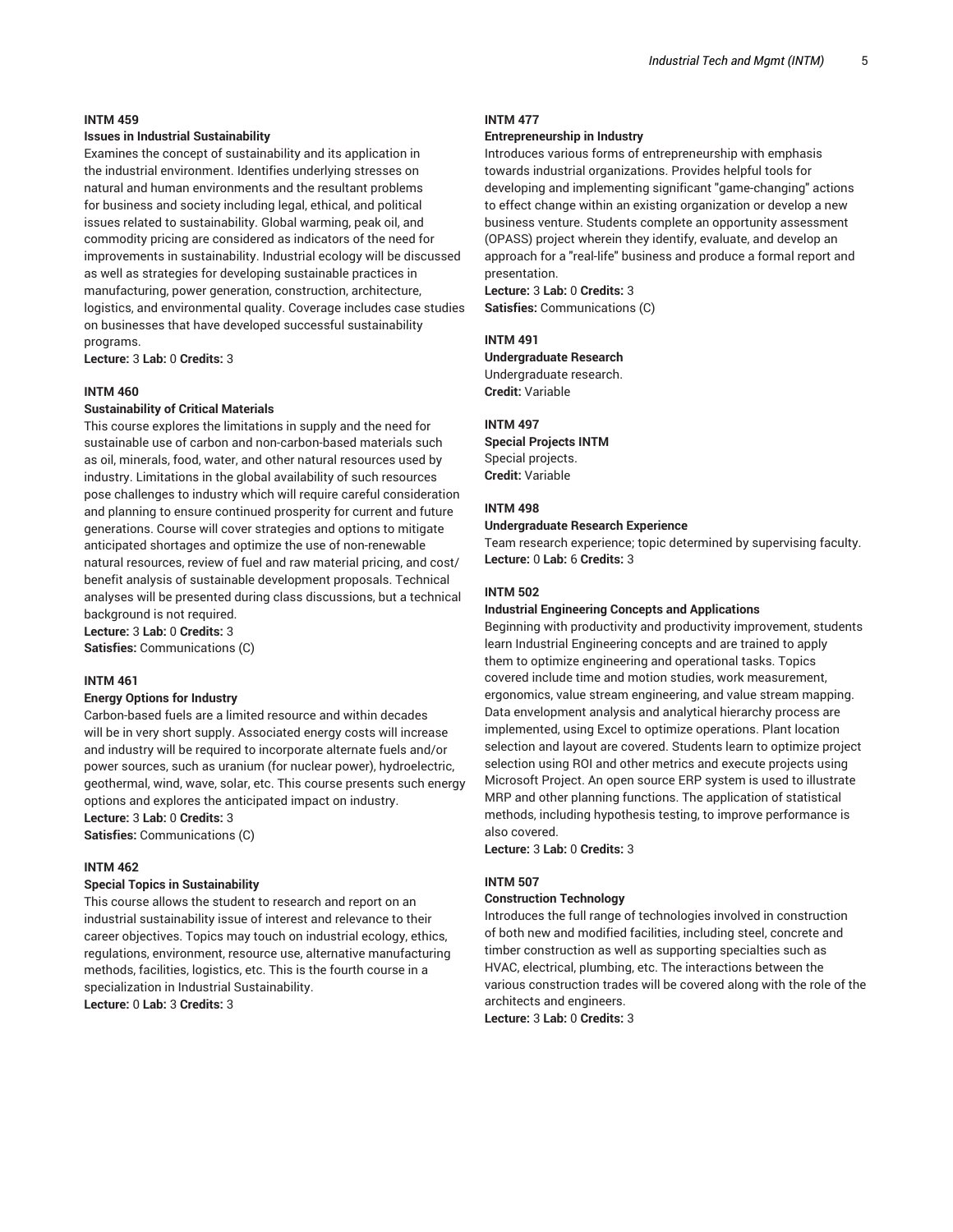#### **Cost Management**

This course introduces accounting information used for decisionmaking within a business enterprise. Financial reporting, financial terminology, and the three major financial statements are reviewed. Product costing, short-term and long-term decision-making, budgeting, control of operations, and performance evaluations are covered as are cost-volume-profit relationships, relevant costs, flexible budgets, and standard costs. **Lecture:** 3 **Lab:** 0 **Credits:** 3

## **INTM 509**

#### **Inventory Control**

Fundamentals of inventory control including inventory classifications, i.e. raw materials, work-in-process (WIP) and finished goods. Topics include inventory record keeping, inventory turnover, the 80/20 (or ABC) approach, external and internal lead times, excess/obsolete inventory, and inventory controls. Material Resource Planning (MRP) are included. **Lecture:** 3 **Lab:** 0 **Credits:** 3

## **INTM 511**

## **Industrial Leadership**

Supervision and management practices are key to all components and sectors of industry. People are the key resources and their effective use is critical to a successful operation. As companies move to become high performance organizations, traditional management tools and techniques have to be reviewed and reconsidered. Skills covered include motivation, developing consensus, conflict avoidance and negotiations. Group dynamics along with handling of individual workers is critical. **Lecture:** 3 **Lab:** 0 **Credits:** 3

## **INTM 514**

#### **Topics in Industry**

This course provides overview of multiple industrial sectors and the influences that are forcing change. All aspects of industry are considered: history of industry, inventory, supply chain, ecommerce, management, manufacturing, industrial facilities, resource management, electronics and chemical industries, alternate energies, marketing, entrepreneurship, computers as tools, and other specialty areas.

**Lecture:** 3 **Lab:** 0 **Credits:** 3

#### **INTM 515**

## **Advanced Project Management**

This course covers project management in the PMP framework and provides a structured approach to managing projects using Microsoft Project and Excel. Coverage includes creation of key project management charts (Gantt, Pert, CPM, timelines and resource utilization), basic statistics used in estimating task times, critical path generation in Excel and Project, project cost justification in Excel, SPC and acceptance sampling for machine, project analysis via simulation, and management of personnel, teams subcontractors and vendors. Case studies are utilized to demonstrate core concepts and dynamic scheduling. **Lecture:** 3 **Lab:** 0 **Credits:** 3

## **INTM 516**

#### **Integrated Facilities Management**

Integrated Facilities Management involves understanding processes and tools needed to successfully manage building systems, functions, and personnel in any type of building, complex of buildings, or physical environment. Course covers topics in facilities management ranging from routine maintenance to complex systems interactions and financial decisions. Students learn to assess issues of safety, human comfort, sustainable use of resources, building and infrastructure life cycles, and company objectives and develop solutions based on studying real problems in facilities management organizations.

**Lecture:** 3 **Lab:** 0 **Credits:** 3

#### **INTM 518**

## **Industrial Risk Management**

Each year industrial companies are affected by critical incidents which cause disruptions in operations and significant monetary losses due to repairs and/or lost revenue. Whether it is a small fire, an extended electrical outage or an incident of a more serious magnitude, all company stakeholders-from the board of directors to the employees to the customers -are impacted. The key to understanding the complexities of industrial resiliency lies in focusing on the issues of preparedness: prevention, mitigation and control. This course is designed to prepare the student for managing a critical incident, including understanding risk and business impact, emergency preparedness, contingency planning and damage control.

**Lecture:** 3 **Lab:** 0 **Credits:** 3

#### **INTM 520**

## **Applied Strategies for the Competitive Enterprise**

Course covers the application of proven management principles and operational practices. Learn how high performance companies create a competitive advantage despite economic challenges and a transitional customer base. Factors covered include strategy deployment, financial analysis, new product development, quality, customer service, and attaining market leadership. Case studies illustrate variable impacts on business situations. **Lecture:** 3 **Lab:** 0 **Credits:** 3

#### **INTM 522**

#### **Modeling for Decision-Making**

Management Information Systems (MIS) are utilized in all industrial sectors to manage, analyze, and optimize operational processes. This course examines the integration of MIS for a range of operational activities, including production scheduling, inventory control, purchasing, shipping, and invoicing. Students will be exposed to the theory of MIS by reviewing case studies and successful applications. Students learn how to build spreadsheet models for multiple business problems using linear programming (LP) and integer programming (IP) and perform regression analysis and basic time series forecasting. A variety of Microsoft Excel tools are introduced.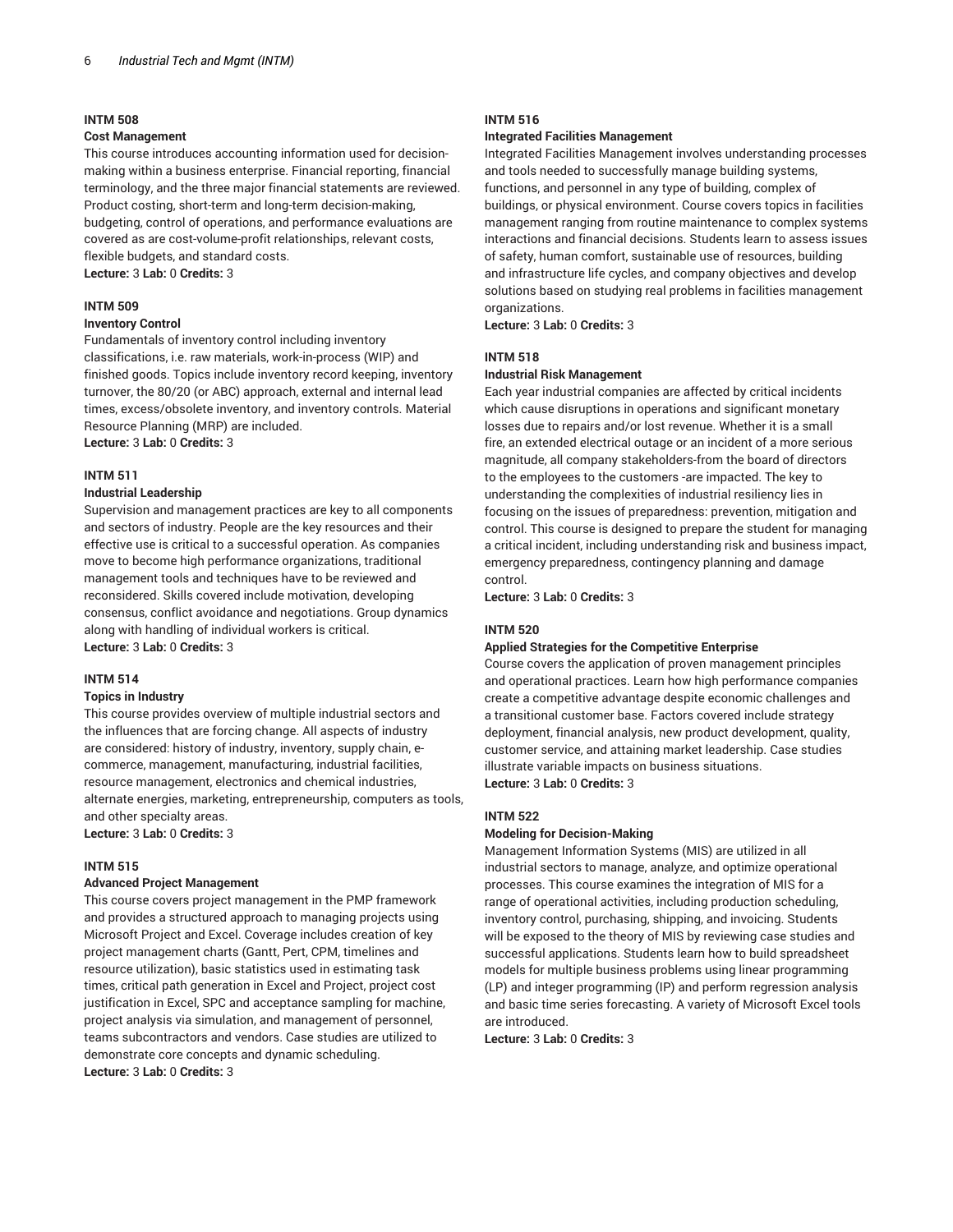## **Sustainable Facilities Operations**

Maintaining and managing buildings and facilities is a challenging, multifaceted occupation. Facilities are becoming smarter and greener as the goals of energy conservation and occupant comfort have shifted to include environmental responsibility. This course examines facility operations and management (O&M) related to sustainability and green technology, with an emphasis on the U.S. Green Building Council's (USGBC) Leadership in Energy and Environmental Design (LEED) requirements, rating system, and the process for properties to apply for certification as a resourceefficient operation.

**Lecture:** 3 **Lab:** 0 **Credits:** 3

## **INTM 530**

## **Transportation**

This course covers transportation practices and strategies for the 21st century. The role and importance of transportation in the economy and its relationship to the supply chain will be covered in detail. Transportation modes -- trucks, rail, air, and water -- will be examined for both domestic and global transportation. Costing and pricing strategies and issues will be discussed as well as security issues in domestic and international transportation. **Lecture:** 3 **Lab:** 0 **Credits:** 3

#### **INTM 531**

#### **Manufacturing Processes for Metals and Mechanical Systems**

A broad range of manufacturing processes are studied including casting, forging, rolling, sheet metal processing, machining, joining, and non-traditional methods such as powder, EDM, and additive processes. Particular attention on interrelationships between manufacturing processes and properties developed in the work piece, both intended and unintended. Economic considerations and tradeoffs, as well as computer-integrated manufacturing topics, are also explored.

**Lecture:** 3 **Lab:** 0 **Credits:** 3

#### **INTM 532**

### **Manufacturing Processes for Electronics and Electrical Systems**

The materials used in Electronic and Electrical (E&E) manufacturing will be reviewed including materials and components that are used to produce chips, PCBs, and wiring systems. Focus will be on the processes for producing the range of parts and products included in this broad sector. Automation for producing parts and assemblies will be covered. Techniques covered will include surface mounted technology (SMT), wave soldering, automation insertion, automated inspection, etc. The industrial structure that makes up this sector of manufacturing will be covered.

**Lecture:** 3 **Lab:** 0 **Credits:** 3

## **INTM 533**

## **Chemical Manufacturing Processes in Industry**

This course provides an overview of current and emerging chemical processes employed in the energy, food, drug, and plastics sectors. Current and future impacts of various manufacturing processes on society, environment, and sustainability are covered as are issues related to OSHA, EPA, FDA, USDA, and other regulatory systems. The various implications of recovery and reuse are explored as well as new non-polluting, zero-emissions processes and technologies. Students will gain an appreciable understanding of "how it's made"and the range of chemical processes and related technical challenges involved in manufacturing. A background in chemistry is not required.

**Lecture:** 3 **Lab:** 0 **Credits:** 3

## **INTM 535**

#### **Performance Management in Food Operations**

Creating an organization-wide culture of quality and performance is critical to managing the unique demands of a food processing company. Learn how to develop, manage, and improve food production processes, implement lean principles to eliminate waste and improve yields, and measure operational performance. Topics covered include budgeting and financial tools, introducing new food products and processes, Total Quality Management (TQM), evaluation and management of supply chain activities, and strategy deployment techniques.

**Lecture:** 3 **Lab:** 0 **Credits:** 3

## **INTM 536**

#### **Lean Six Sigma**

Lean and Six Sigma are powerful continuous improvement tools for driving process excellence and solving complex problems. When properly applied, Lean Six Sigma is a proven road map to achieve quality and breakthrough productivity improvement. This course examines process capability and how to control the sources of variation affecting the process. Students are introduced to specific quantitative and qualitative approaches, learn how to evaluate, introduce and lead Lean Six Sigma projects, and capture the impact of improvements to increase value to an organization and its customers.

**Lecture:** 3 **Lab:** 0 **Credits:** 3

#### **INTM 540**

#### **Supply Chain Management**

This course covers the full range of activities involved in the supply chain. This includes management tools for optimizing of supply chains, relationships with other parts of the organization, in-house versus third party approaches, and suitable performance measurements. Topics covered include Warehouse Management Systems (WMS), Transportation Management Systems (TMS), Advanced Planning and Scheduling Systems (APS) as well as cost benefit analysis to determine the most appropriate approach. **Lecture:** 3 **Lab:** 0 **Credits:** 3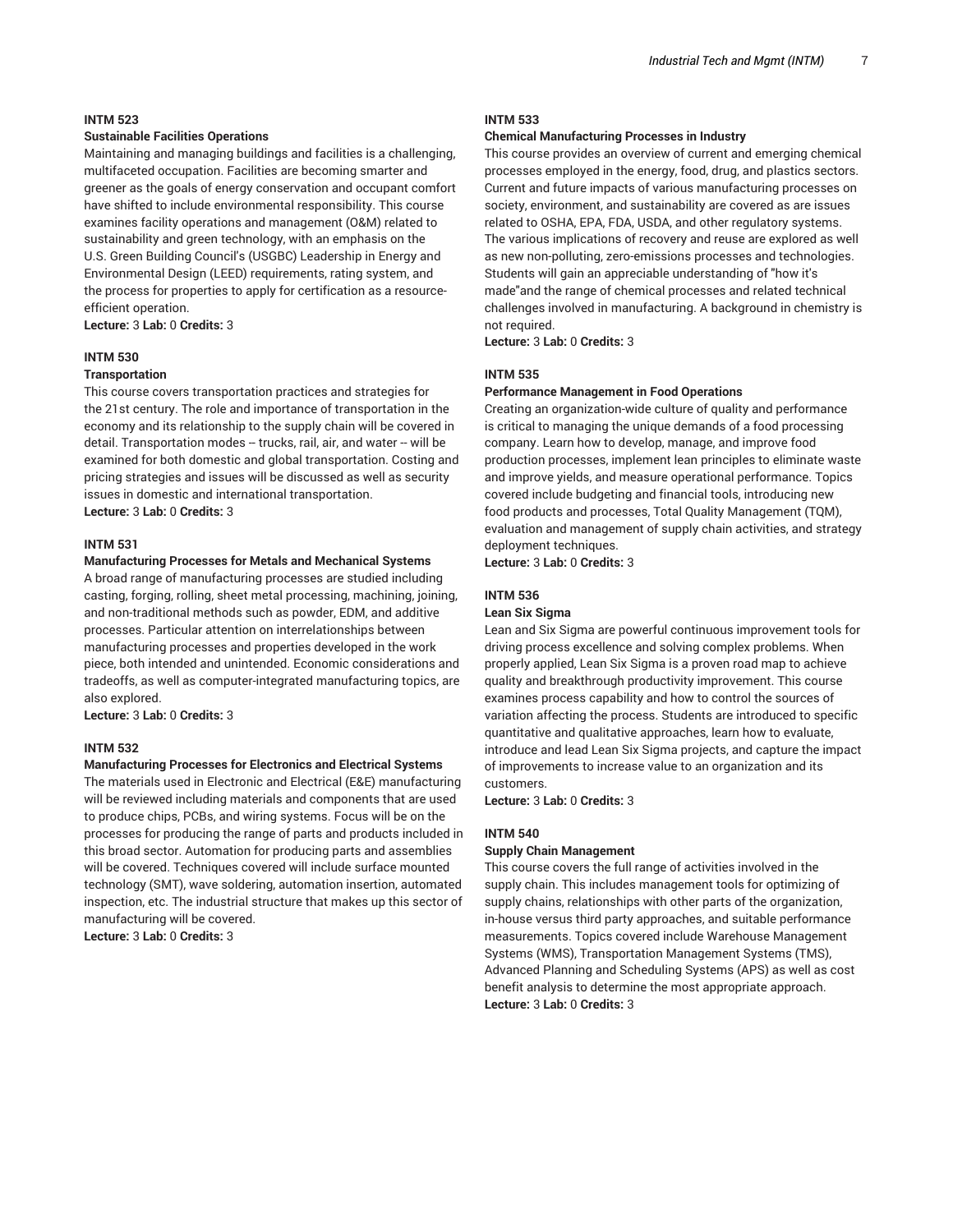## **Warehousing and Distribution**

This course covers warehouse layout and usage based on product requirement such as refrigeration, hazardous material, staging area, and value added activities. Processes covered include receiving, put-away, replenishment, picking, and packing. The requirement for multiple trailer/rail car loading and unloading is considered as well as equipment needed for loading, unloading and storage. Computer systems for managing the operations are reviewed. Emphasis is on material handling from warehouse arrival through warehouse departure.

**Lecture:** 3 **Lab:** 0 **Credits:** 3

## **INTM 543**

## **Purchasing**

Purchasing responsibilities, processes, and procedures are included. Topics covered include: supplier selection and administration, qualification of new suppliers, preparing purchase orders, negotiating price and delivery, strategic customer/vendor relationships, and resolution of problems. All aspects of Supplier Relation Management (SRM) are covered. **Lecture:** 3 **Lab:** 0 **Credits:** 3

#### **INTM 544**

#### **Export/Import**

Internationalization of industry requires special expertise and knowledge, which must be taken into consideration throughout all interactions with overseas companies either as customers or suppliers. Topics covered include custom clearance, bonded shipping, international shipping options, import financing and letters of credit, customer regulations, insurance, import duties and trade restrictions, exchange rates, and dealing with different cultures. **Lecture:** 3 **Lab:** 0 **Credits:** 3

#### **INTM 545**

#### **Strategic International Business**

Organizational involvement in international business activities - whether sourcing material and designs, expanding product sales and reach, or creating economies of scale and scope -- requires an understanding of various factors in international finance, marketing, and strategy. This course brings together these disciplines to explore financial factors that may add or transform risks, the necessary adjustments in the creation of global marketing strategy, and the strategies for creating and preserving a competitive advantage in the international arena. **Lecture:** 3 **Lab:** 0 **Credits:** 3

## **INTM 546**

#### **Manufacturing and Logistics Information Systems**

Provides an overview of manufacturing, logistics and supply chain management (SCM) information systems and software packages, as well as practical tools and techniques for effective decision making. Emphasis on the importance of accurate and timely data, efficient business processes, and utilizing state-of-the-art information tools and technologies. Students gain hands-on experience using a modern ERP system to understand the features, functionality, and end-to-end dependencies of the core ERP modules used in an enterprise.

**Prerequisite(s):** INTM 441 with min. grade of C or INTM 540 with min. grade of C

**Lecture:** 3 **Lab:** 0 **Credits:** 3

# **INTM 547**

## **Supply Chain Strategies**

The range of supply chain strategies to be considered when assessing a firm's internal and external supply chain network. Strategies involved in the end-to-end supply chain including product life cycle management (PLM), inventory optimization, network design optimization, management tools for optimizing supply chains, relationships with other parts of the organization, inhouse versus third-party approaches, and suitable performance measurements.

**Prerequisite(s):** INTM 441 with min. grade of C or INTM 540 with min. grade of C

**Lecture:** 3 **Lab:** 0 **Credits:** 3

## **INTM 551**

## **Data Analytics for Industry**

Organizations of all types employ rigorous analysis of vast amounts of internal and external data to improve the quality of decision making. This course prepares students to define and organize data, perform exploratory analysis, and select and implement analytical models, with a focus on applications in the areas of operations and marketing. Excel plugins, statistical packages (R, SAS or SPSS), and business intelligence products like Tableau will be used extensively for modeling. The course covers descriptive and inferential statistics, principles of design of experiments and analysis of variance (ANOVA), and supervised and unsupervised learning methods including regression, classification and clustering. Prior completion of a course in elementary probability and statistics highly recommended.

**Prerequisite(s):** INTM 502 with min. grade of C or INTM 522 with min. grade of C

**Lecture:** 3 **Lab:** 0 **Credits:** 3

#### **INTM 559**

## **Issues in Industrial Sustainability**

Examines the concept of sustainability and its application in the industrial environment. Identifies underlying stresses on natural and human environments and the resultant problems for business and society including legal, ethical, and political issues related to sustainability. Global warming, peak oil, and commodity pricing are considered as indicators of the need for improvements in sustainability. Industrial ecology will be discussed as well as strategies for developing sustainable practices in manufacturing, power generation, construction, architecture, logistics, and environmental quality. Coverage includes case studies on businesses that have developed successful sustainability programs.